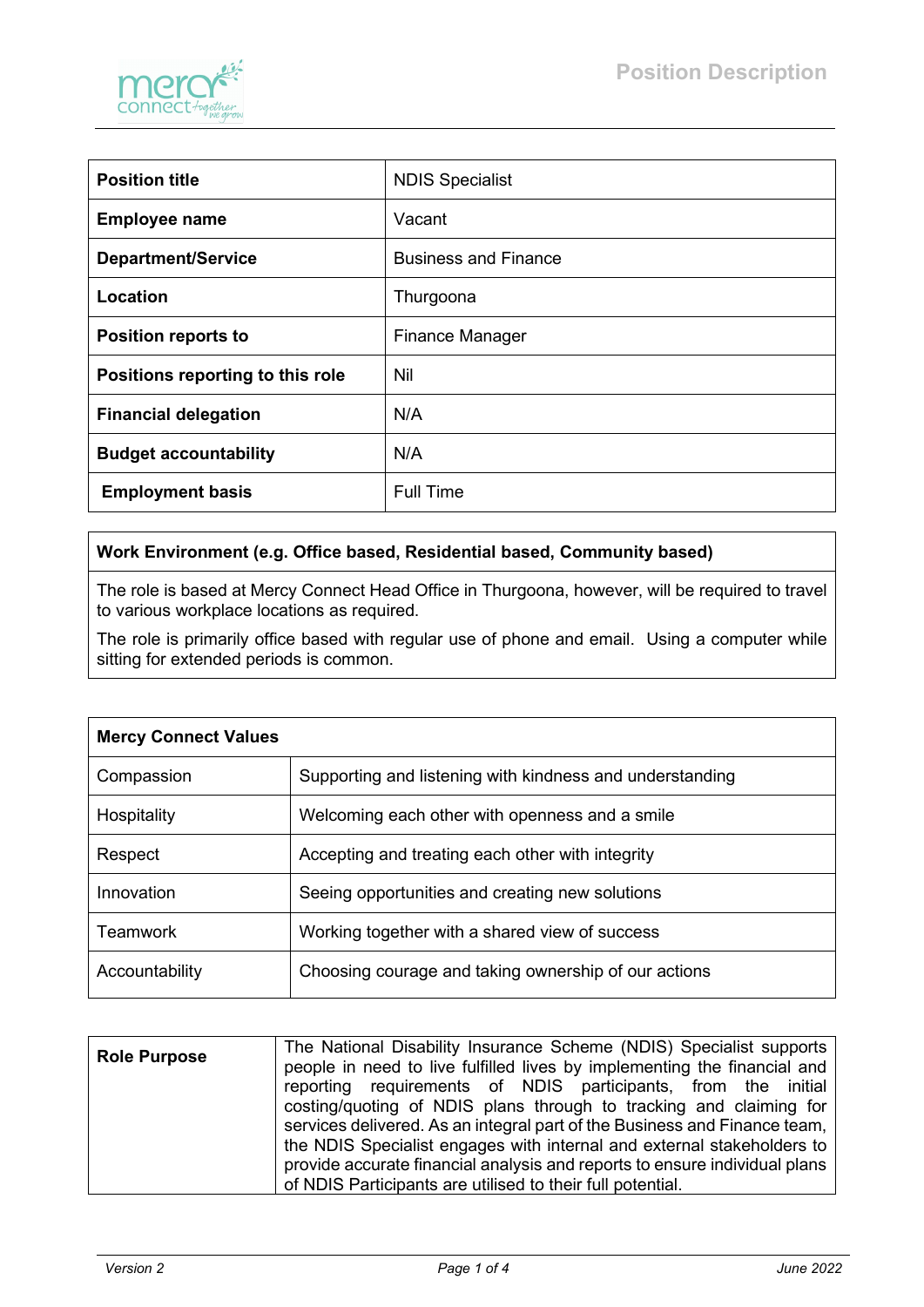

| <b>Key Selection</b><br><b>Criteria</b><br>Essential                                                          | Demonstrated intermediate to advanced skills using Microsoft<br>Office Suite.<br>Ability to utilise technology and software to ensure process<br>efficiency and accuracy.<br>Comprehensive understanding and knowledge of the NDIS,<br>disability and/or health care sector; desirable<br>Proven analysis and problem-solving skills<br>Demonstrated excellent stakeholder management and customer<br>service.                                                                      |
|---------------------------------------------------------------------------------------------------------------|-------------------------------------------------------------------------------------------------------------------------------------------------------------------------------------------------------------------------------------------------------------------------------------------------------------------------------------------------------------------------------------------------------------------------------------------------------------------------------------|
| <b>Experience and</b><br>qualifications                                                                       | Diploma level qualification (or willing to attain) and/or relevant<br>$\bullet$<br>experience<br>Social Services sector experience preferred<br>$\bullet$                                                                                                                                                                                                                                                                                                                           |
| <b>Other requirements</b><br>of the role (e.g.<br>licences,<br>professional<br>memberships,<br>registrations) | National Police check<br>$\bullet$<br>NDIS Workers Screening check - Service NSW<br>٠<br>Working with Children Check (WWCC)<br>$\bullet$<br>Current, valid driver's licence and a willingness to drive Mercy<br>$\bullet$<br>Connect vehicles.<br>Some work outside normal hours may be required.<br>$\bullet$<br>Please note it is the responsibility of all staff to notify the organisation if<br>there are any changes to Police check, WWCC and/or driver's licence<br>status. |

## **Role Priorities**

| <b>Role Priority 1:</b>                                                                                                                                                    | Support Participants to achieve their identified goals by collaborating with<br>all stakeholders throughout the NDIS plan management lifecycle to<br>ensure funded supports are delivered in accordance with approved NDIA<br>plan funding. |                                                                                                                                                                                                                                                                                          |  |  |
|----------------------------------------------------------------------------------------------------------------------------------------------------------------------------|---------------------------------------------------------------------------------------------------------------------------------------------------------------------------------------------------------------------------------------------|------------------------------------------------------------------------------------------------------------------------------------------------------------------------------------------------------------------------------------------------------------------------------------------|--|--|
| <b>Behavioural Guidelines</b>                                                                                                                                              |                                                                                                                                                                                                                                             | Evidence (KPI)                                                                                                                                                                                                                                                                           |  |  |
| Support effective decision making by<br>providing accurate quotes and costings for<br>the delivery of services to NDIA funded<br>participants.                             |                                                                                                                                                                                                                                             | Accurate costs/quotes are provided in<br>$\bullet$<br>accordance with NDIA policies and<br>procedures.<br>Quotes for services completed within agreed<br>$\bullet$<br>timeframes.<br>NDIS Service Agreements and Schedules of<br>٠<br>Support are completed within agreed<br>timeframes. |  |  |
| Engage with all stakeholders throughout the<br>plan lifecycle to ensure that Participant NDIS<br>plan funding is optimised to meet participant<br>goals and support needs. |                                                                                                                                                                                                                                             | All NDIS plan documentation and evidence is<br>$\bullet$<br>accurate and up to date.<br>All NDIS plans are reviewed in accordance<br>$\bullet$<br>with agreed timeframes.<br>Updates of remaining budgets are provided<br>$\bullet$<br>to Team Leaders and Managers monthly.             |  |  |
| Analyse plans against NDIA price guide<br>changes and make recommendations to<br>relevant stakeholders to ensure required<br>adjustments are implemented.                  |                                                                                                                                                                                                                                             | Plans are adjusted to reflect changes to<br>NDIS price guides.                                                                                                                                                                                                                           |  |  |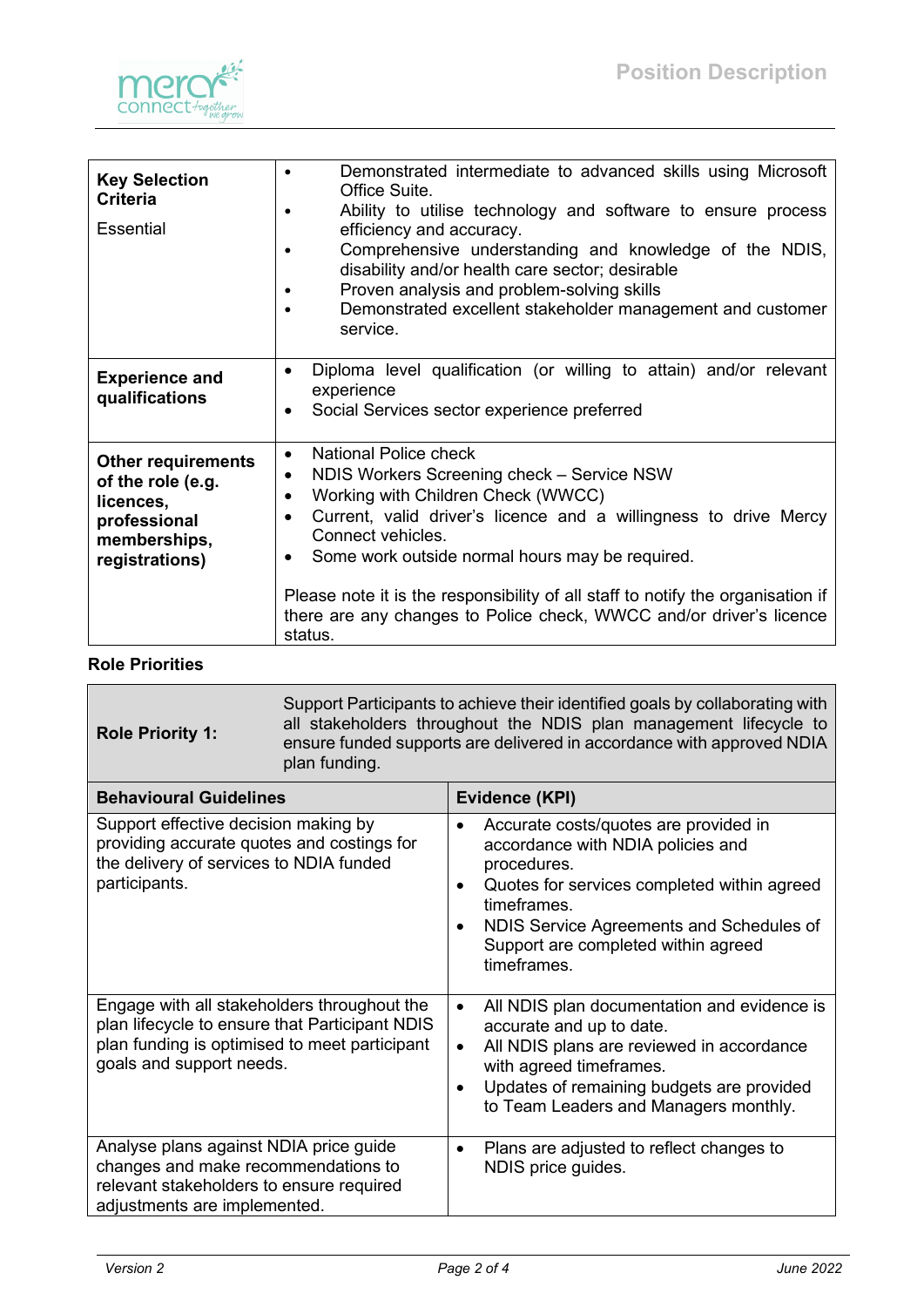

|                                                                                                             | • Stakeholders are informed of legislated<br>changes which impact the delivery of<br>services.<br>Staff rosters accurately reflect approved<br>funded services.                                                                                                                                                                                                                           |
|-------------------------------------------------------------------------------------------------------------|-------------------------------------------------------------------------------------------------------------------------------------------------------------------------------------------------------------------------------------------------------------------------------------------------------------------------------------------------------------------------------------------|
| Actively contribute to any requests of<br>Change of Circumstance's for Mercy<br>Connect's SIL participants. | • Collaboration with participant,<br>families/guardian, Support Coordinator, and<br>all relevant internal and external<br>stakeholders.<br>Regular updates provided to all appropriate<br>internal and external stakeholders as to the<br>progress of Changes of Circumstances<br>Positive relationships with external Support<br>Coordinators which prevent communications<br>breakdowns |

| <b>Role Priority 2:</b>                                                                                                                                                                                                              | Apply advanced NDIS industry knowledge in a professional manner to<br>implement NDIS Plan<br>funding<br>Management with<br>collaborative<br>stakeholder engagement |                        |                                                                                                                                                                                                                                                                                                              |  |
|--------------------------------------------------------------------------------------------------------------------------------------------------------------------------------------------------------------------------------------|--------------------------------------------------------------------------------------------------------------------------------------------------------------------|------------------------|--------------------------------------------------------------------------------------------------------------------------------------------------------------------------------------------------------------------------------------------------------------------------------------------------------------|--|
| <b>Behavioural Guidelines</b>                                                                                                                                                                                                        |                                                                                                                                                                    |                        | Evidence (KPI)                                                                                                                                                                                                                                                                                               |  |
| With an in-depth knowledge of the NDIS, the<br>role is responsible for the management of the<br>NDIS funding to ensure participant plans are<br>optimised for appropriate levels of funding to<br>achieve outcomes for participants. |                                                                                                                                                                    | $\bullet$              | PRODA bookings are managed within<br>delegated authority limits.<br>Invoices are raised within a timely manner                                                                                                                                                                                               |  |
| The proactive management and<br>implementation of NDIS plans will ensure the<br>organisation is funded appropriately for the<br>cost of supports delivered in compliance with<br>NDIS legislation.                                   |                                                                                                                                                                    | $\bullet$<br>$\bullet$ | Participant NDIS plans are reviewed for<br>integrity (appropriate funding to meet<br>participant support needs) in consultation<br>with Stakeholders.<br>All services provided by Mercy Connect are<br>invoiced (not limited to Support Services also<br>include Transport, Financial Management<br>$etc.$ ) |  |
| A detailed understanding of the intent and<br>framework of compliance legislation, quality<br>standards, policies and procedures relevant<br>to the role                                                                             |                                                                                                                                                                    | $\bullet$              | NDIS Service agreements and Schedules of<br>Supports completed and executed in a timely<br>and accurate manner.                                                                                                                                                                                              |  |
| Collaborate with the Intake Officer to ensure<br>high level of service and process<br>effectiveness.                                                                                                                                 |                                                                                                                                                                    | $\bullet$              | Intake and exit of participants is well<br>managed with processes adhered and data<br>integrity maintained to a high standard.<br>Positive contribution to the intake panel.                                                                                                                                 |  |